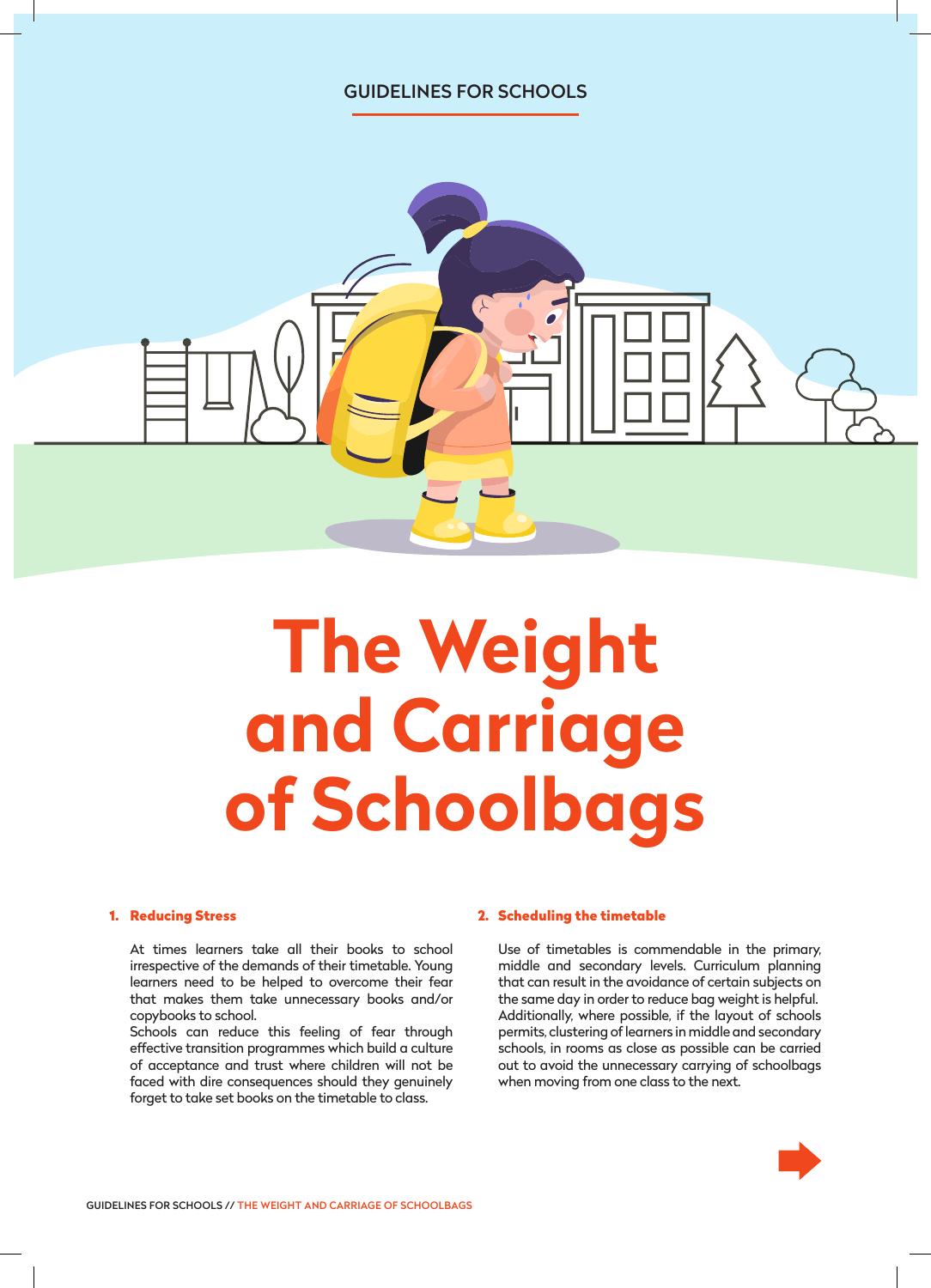#### 3. Use of Files

Files need to be used judiciously. Unless there is collaboration about the modality and frequency of the bringing of files to school, their use will create issues. It is recommended that learners bring loose sheets in light plastic sheets and taught how to manage them well to avoid filing the loose sheets incorrectly or losing them.

#### 4. Use of Light Study Materials

Teachers often create their own teaching materials and resort to handouts. In such contexts, care needs to be taken to avoid clipping together the programme of a whole year, with only small sections being bound together to ensure that these materials are indeed light.

### 5. The School Diary

It is now customary for schools to produce their school diary. Attention needs to be given to ensure that this publication is as slim as possible to ensure that no unnecessary additional weight results from its printing.

#### 6. Use of Digital Technology

There is a vast array of tools available in classrooms that can be used to create a shift from teacher-centred learning to a learner-centred approach where students learn in an innovative manner. Apart from a change in pedagogy, these tools can be conducive to help reduce the weight of heavy schoolbags.

### 7. Lockers in Schools

The provision of locker facilities can reduce schoolbag weight, and these are to be used where available. Lockers, however, will not eliminate the carriage of books to and from school if these are required for homework or studying purposes. Additionally, their installation depends on, space, supervision and maintenance. If access to these lockers is flexible, with enough time between lessons, they will have achieved their purpose.

#### 8. Drinking Water Fountains

The carriage of water bottles to school would be eliminated if drinking water fountains are available in schools. Learners would simply need to carry a lightweight bottle to school. Care, however, needs to be taken to place these fountains in adequate places that can be easily supervised.

## 9. Carrying out campaigns at the College/ School Level.

Various initiatives can be taken at the College/ School Level specifically aimed at raising awareness on the issue of keeping healthy particularly through participating in sport activities and physical exercises. Emphasis can also be made on the risks involved in relation to the carriage of heavy schoolbags with steps being taken when learners are carrying heavy schoolbags. There could also be information sessions with learners and parents on the effects of schoolbag type, on posture and how one can look after one's back.

#### 10. Enacting School Policies

Schools are encouraged to form policies on the issue in question. In this context, Heads of School can consider linking the National Homework Policy (MEDE, 2018) thereby focusing on the wellbeing of learners while catering for the learning needs of all students. Effective communication, collaboration and co-operation among the different stakeholders, in particular, schools, students and parents can help address this issue.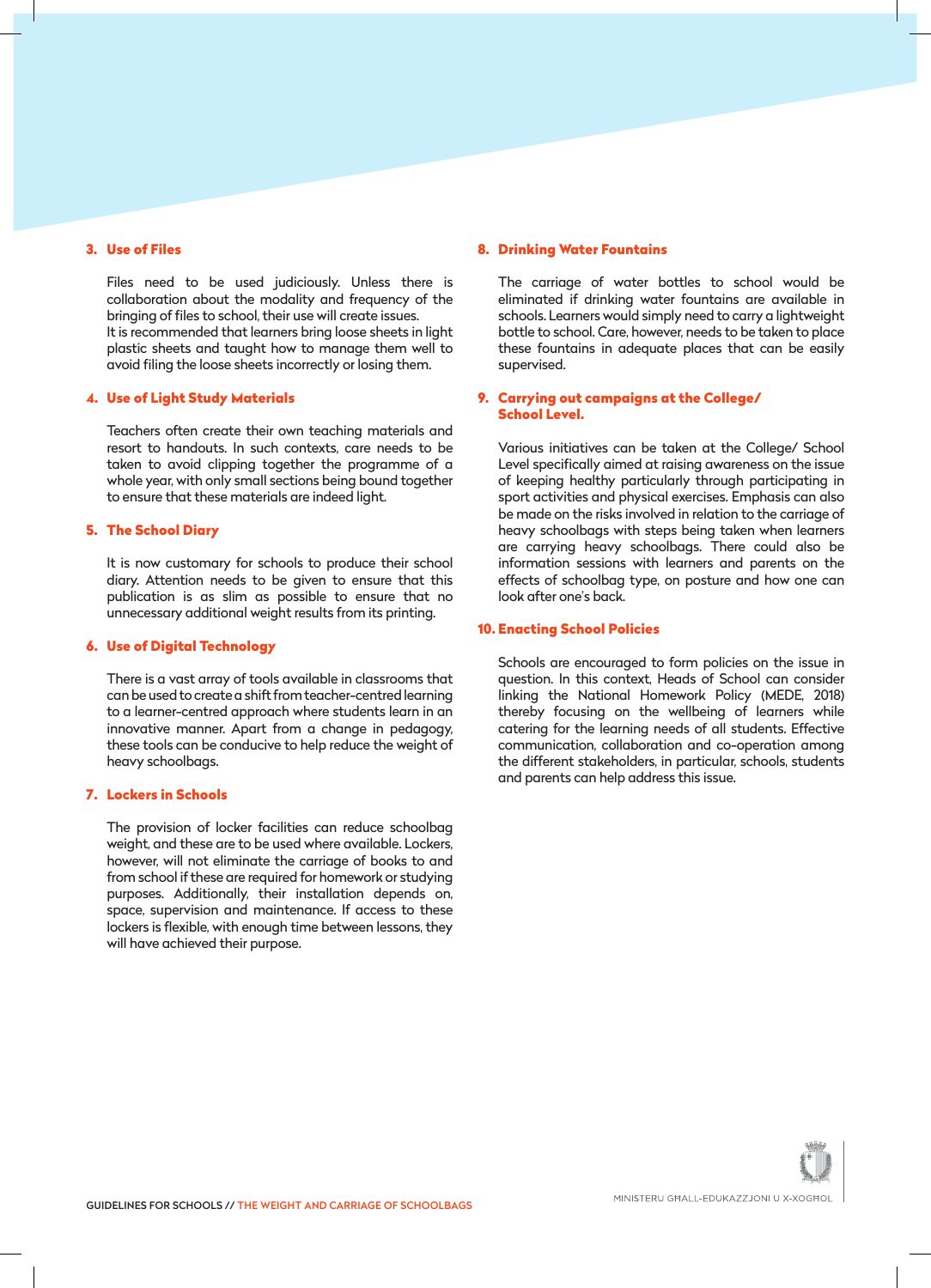# GUIDELINES FOR STUDENTS ATTENDING PRIMARY AND SECONDARY SCHOOLS



#### 1. Reducing Stress

- Avoid taking books to school that do not form part of your timetable.
- Do not be afraid if you genuinely forget to take set books on the timetable to class.
- Check your timetable in the evening and make sure that you do not carry any unnecessary copybooks or books to school.
- Do NOT leave empty copybooks in your schoolbag. These can be left in class or given to the class teacher or alternatively placed in lockers.
- Try to find extra copies of textbooks which were used by your relatives or friends in the past. These can be

kept at home and the same textbooks given to you by the school can be left in class.

- If you are told to use files, use thin plastic folders and then file your work promptly to avoid heavy files.
- Do not take unnecessary items such as raincoats to school. Primary School students are also to avoid taking games and toys .
- Make good use of lockers if these are available.
- Students attending Primary Schools are not to put the tablet inside the schoolbag, but are to use the case provided.
- Library books should be kept and read at home. They can be brought back to the school library when their due date expires.

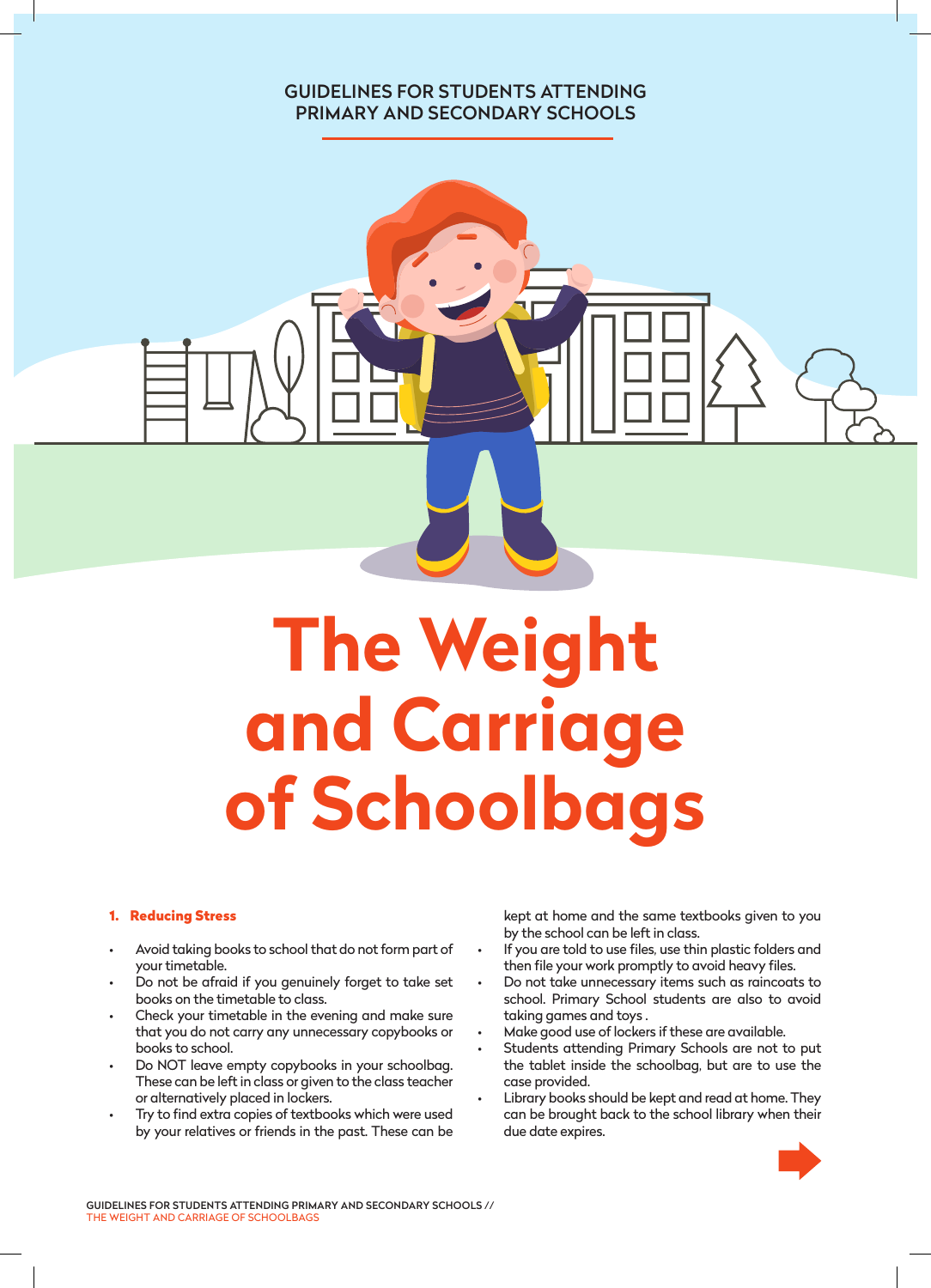

## 2. Carriage of Schoolbags

- Wear bags about 5 cm above the waist.
- Adopt correct lifting techniques, through the bending of legs, rather than the bending of the back.
- Take care when lifting schoolbags on your back. Swinging the schoolbag onto the back applies a combination of twisting and side bending of the spine which could cause harm.
- When fitted correctly, the backpack should contour to your back and not hang off the shoulders.
- Place the heaviest items closest to your back. The backpack's compartments need to be used to pack items securely and minimize the load moving around.
- During assembly place your schoolbag on the ground carry your schoolbag only when you have to.
- Avoid walking to school carrying a heavy schoolbag; using school transport would be the best option in case you live far from school.
- Do NOT run in the corridors/yard or rush up the stairs while you are carrying your schoolbag. This can result in back pain or injury.
- Since you are carrying some weight, it is imperative that you wear adequate footwear which can help prevent back pain.





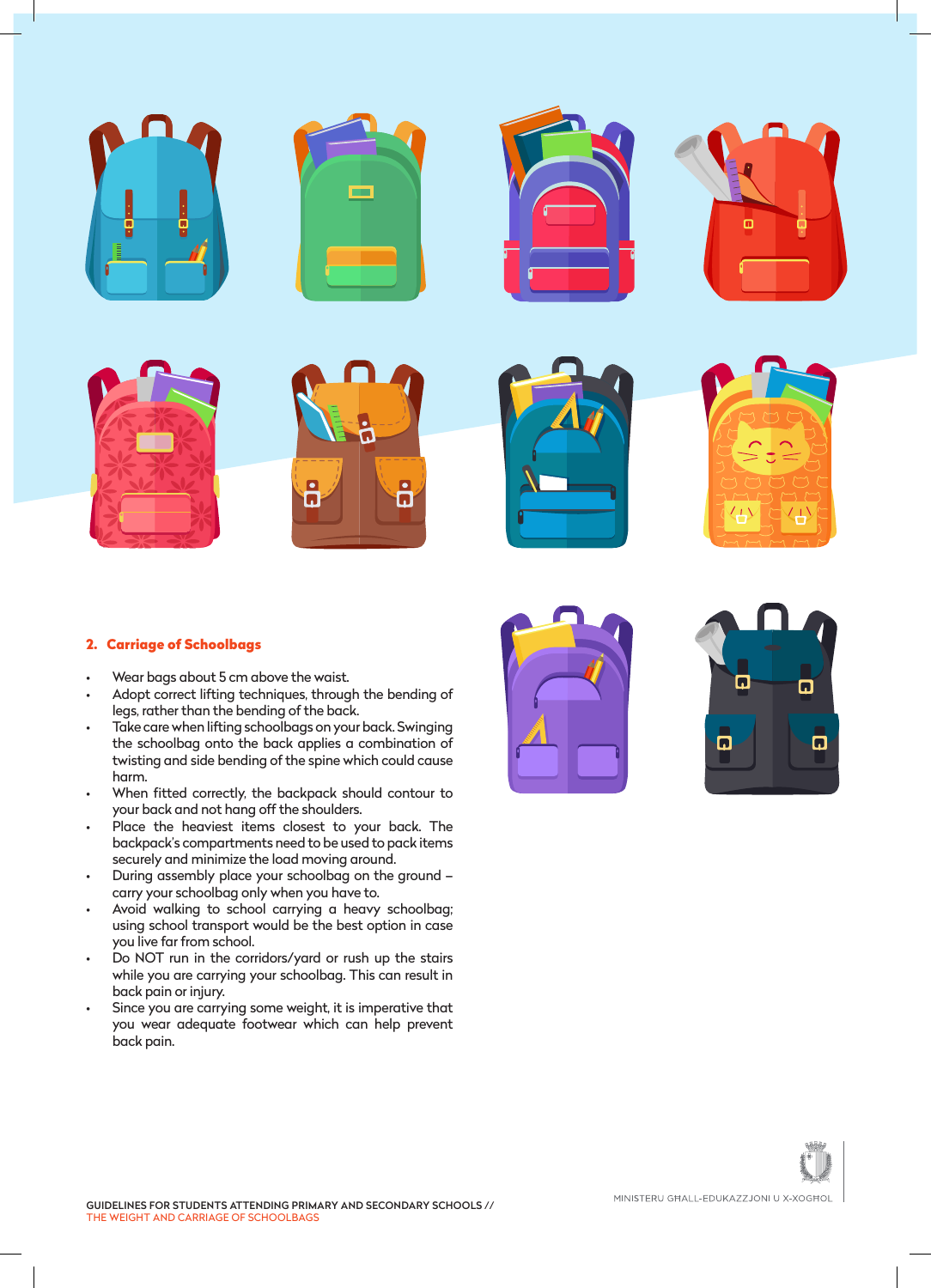# GUIDELINES FOR PARENTS



# **The Weight and Carriage of Schoolbags**

### 1. Reducing bag weight

- Make sure that your child does not take books and/ or copybooks to school that do not form part of the daily timetable.
- Unnecessary items such as raincoats (when the weather is fine), extra stationery, games and toys, the latter, applicable in the case of Primary School students, are to be avoided.
- Bulky lunch cases are to be avoided.
- Lightweight water bottles are to be used.
- Checking your child's bag goes a long way in

reducing the weight of schoolbags.

- Look for second hand textbooks or textbooks which had been previously bought by their relatives (brothers/sisters/cousins etc.) and/or friends. These can be kept at home. There will be no need for the students to carry heavy books to school since the copy given by the school can be left in class.
- Make sure that in the case of Primary School students, the tablet is carried in its proper case and is not put inside the schoolbag.